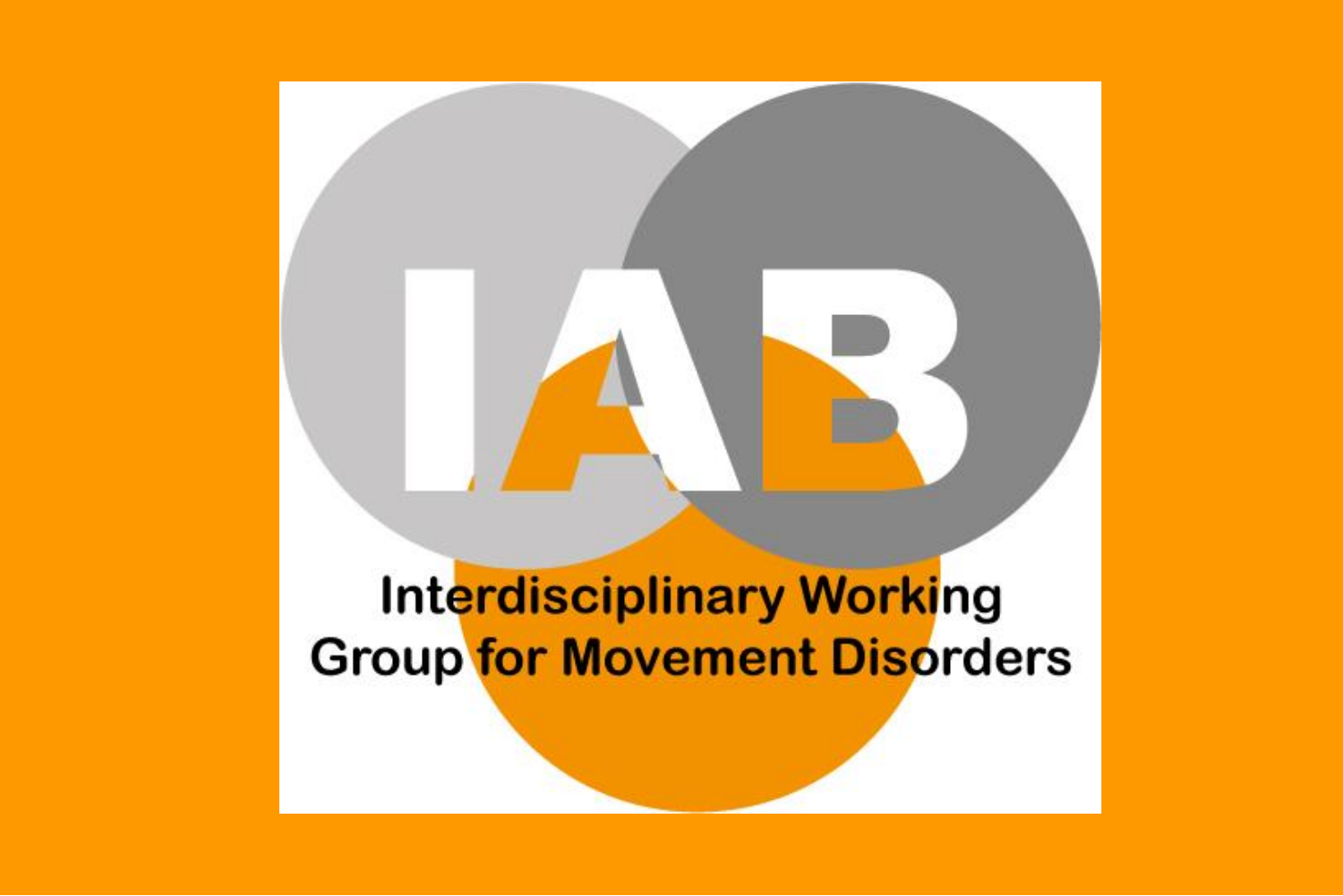# Started October 2006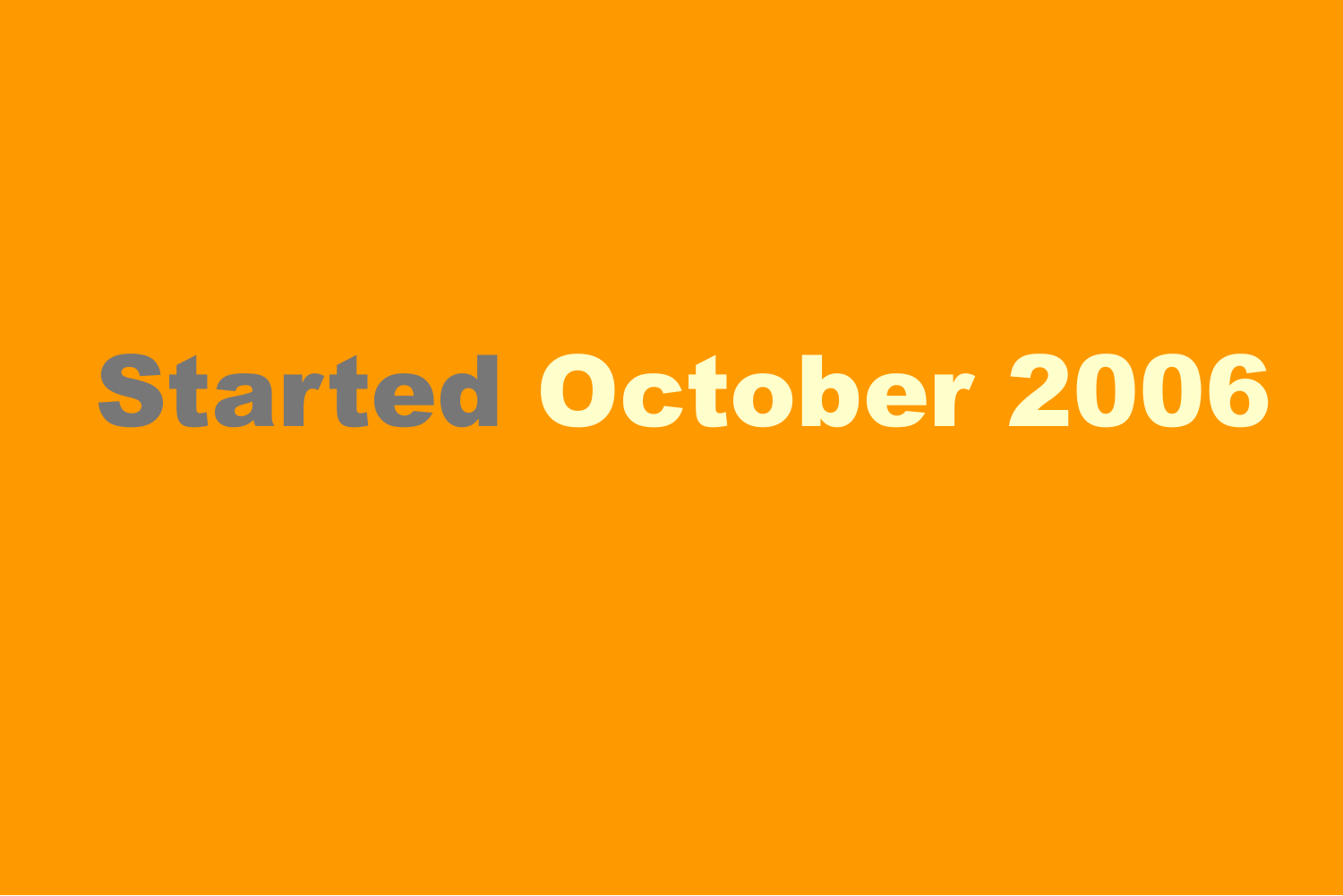

# ❖ 20% to 30% of neurology

- ❖ almost all chronic
- ❖ very common among the elderly
- ❖ rapidly expanding area of neurology
- ❖ lack of well trained therapists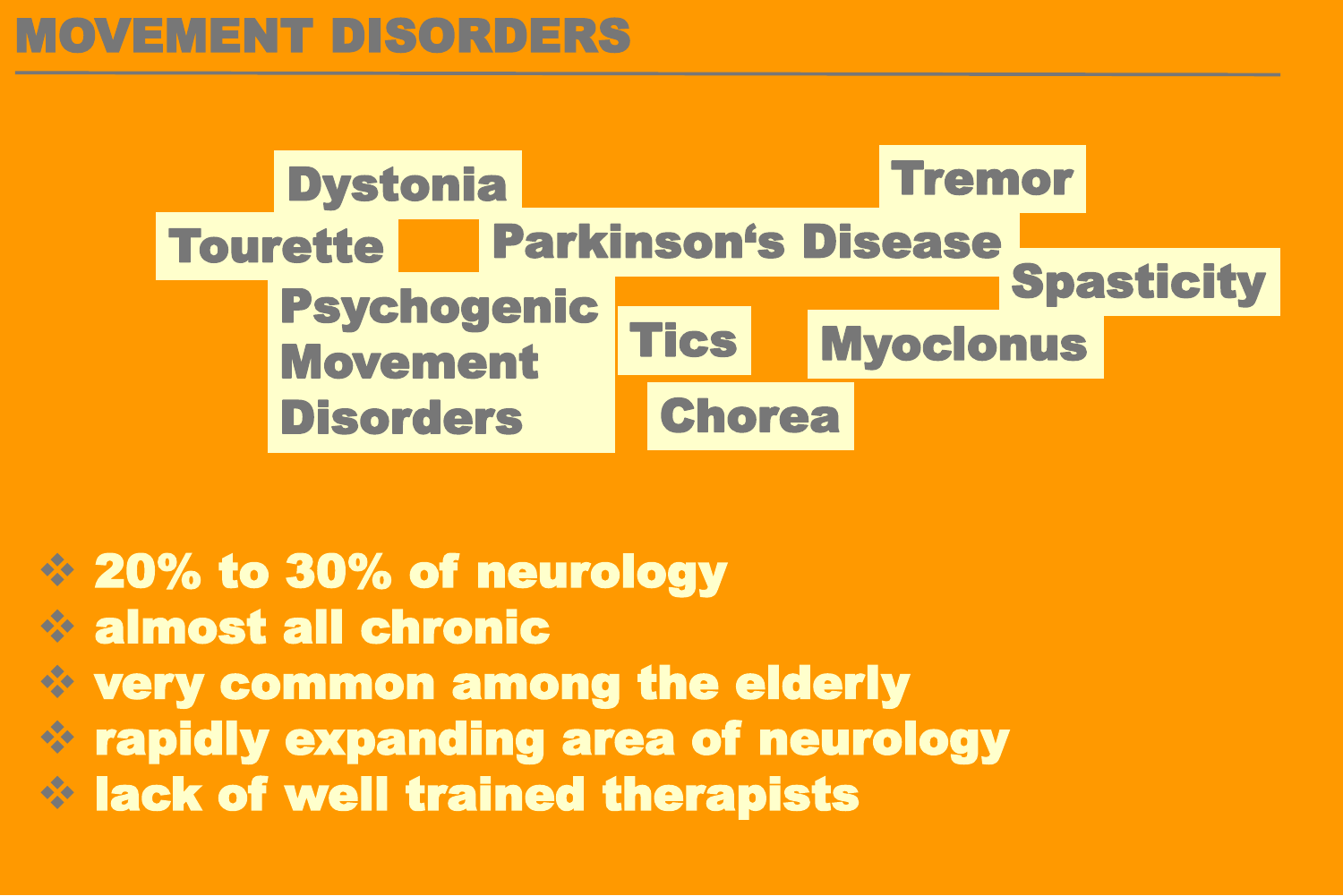# MOVEMENT DISORDERS OPTIMAL THERAPY PLANNING

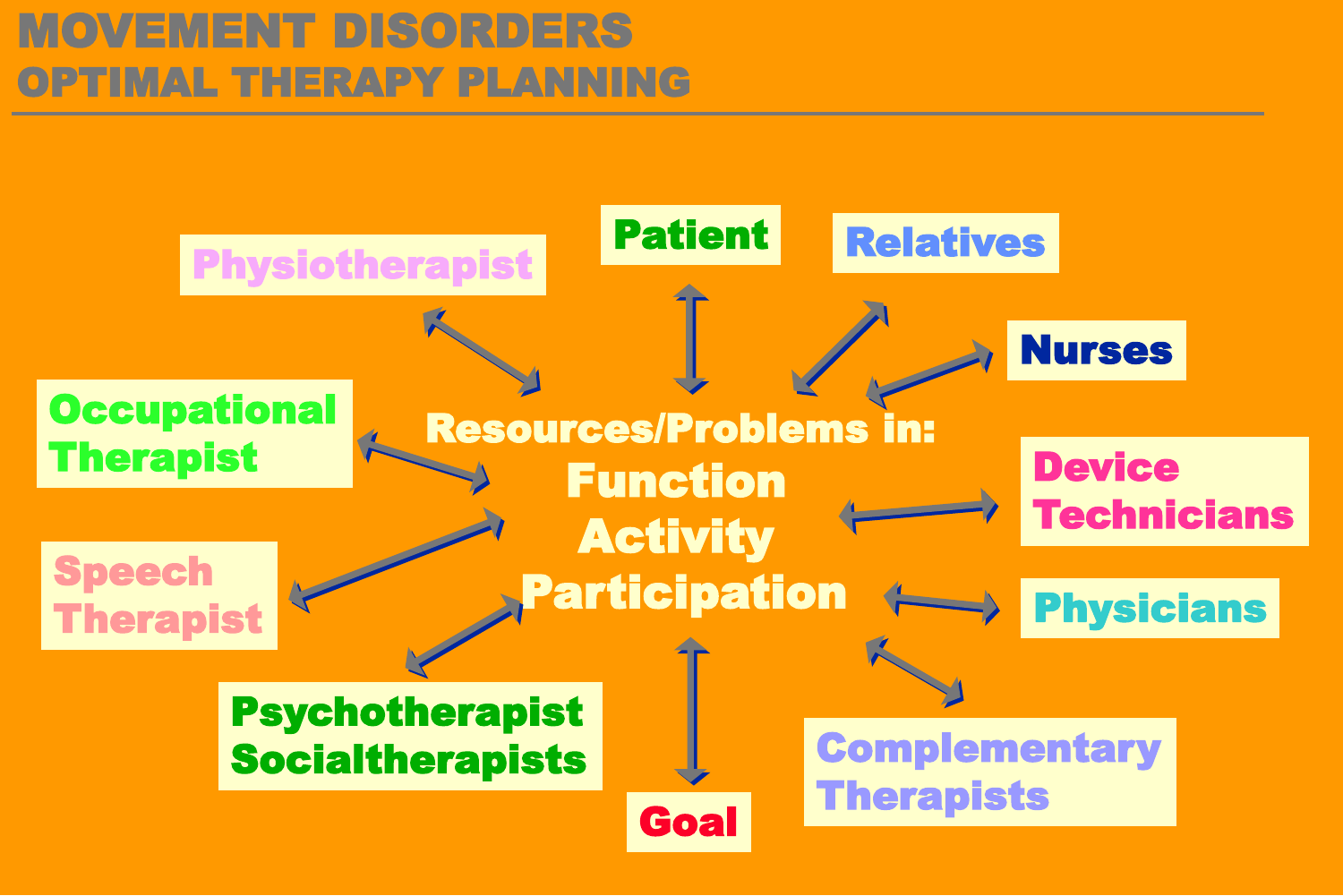## MOVEMENT DISORDERS OPTIMAL THERAPY PLANNING RESOURCES/PROBLEMS

❖ different points of view ❖ different levels of education ❖ poor evidence for best practice ❖ little knowledge in measurable classification and quantification systems ❖ poor level of networking in outpatient section for synchronising treatment strategies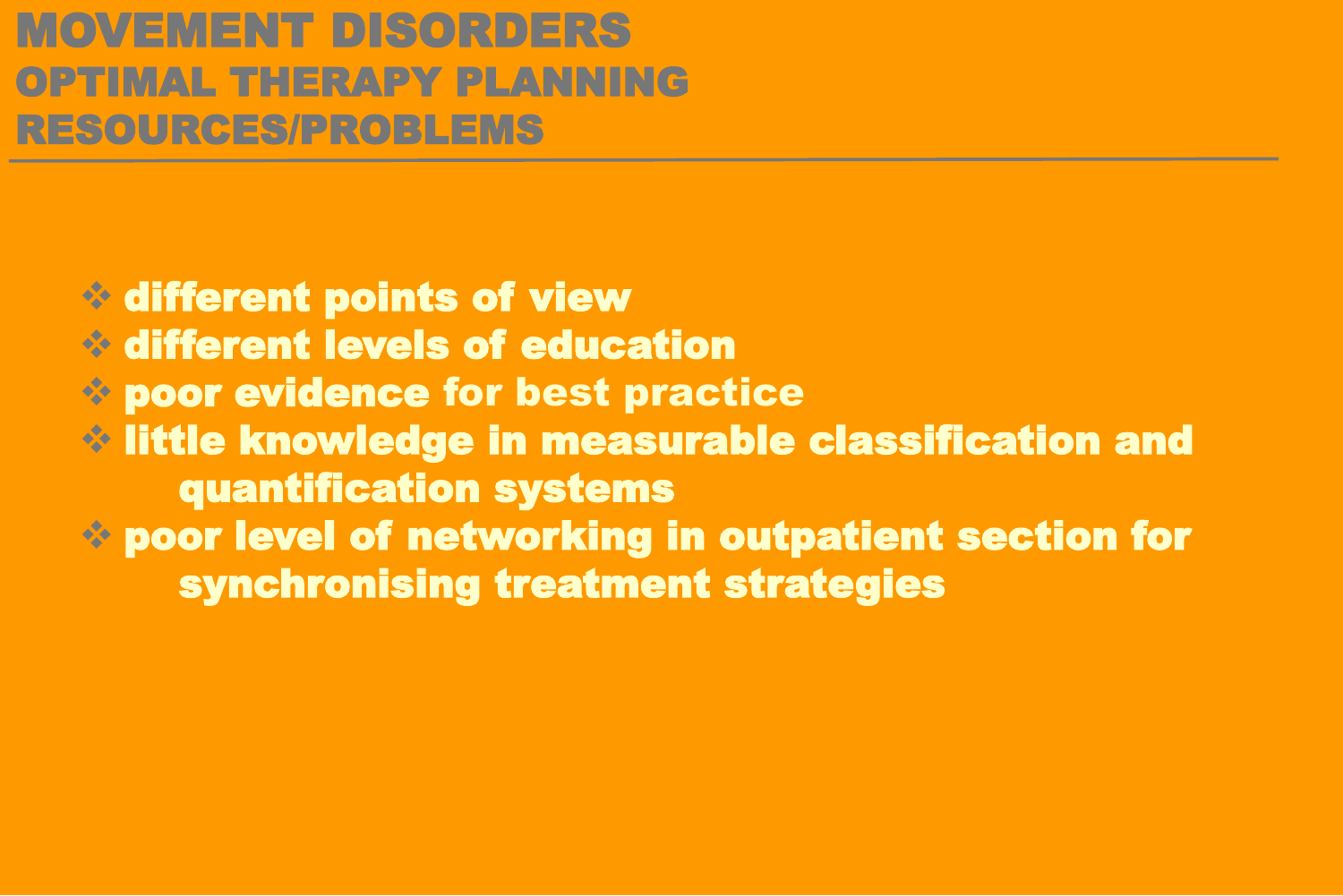## **IAB Interdisciplinary Working Group for Movement Disorders** SCIENTIFIC ADVISORY BOARD

#### **SCIENTIFIC ADVISORY BOARD**



#### Eckart Altenmüller, MD, PhD, MA

Professor of Neurology and Music Physiology, Director Institute of Music Physiology and Musicians' Medicine (IMMM). Hanover University of Music. Drama and Media, Hanover, Germany



#### Dirk Dressler, MD, PhD

Professor of Neurology, Head of Movement Disorders Section, Department of Neurology, Hanover Medical School, Hanover, Germany



#### **Daniela Endres**

Occupational Therapist Hamburg, Germany



#### | Florian Heinen, MD, PhD

Professor of Paediatric Neurology, Head of Department of Paediatric Neurology and Developmental Neuroscience, Dr. von Hauner'sches Children's Hospital, Ludwig-Maximilians University, Munich, Germany



#### Didi Jackson

Founder and Honorary President, German Dystonia Society, Honorary President, Dystonia Europe, Hamburg, Germany

#### Joachim K. Krauss, MD. PhD



Professor of Neurosurgery, Chairman, Department of Neurosurgery, Hanover Medical School, Hanover, Germany



#### Heidrun Pickenbrock, MSc. PT Bobath-Instructor IBITA, LiN®-Trainer, Project Manager Spasticity, Movement Disorders Section, Department of Neurology, Hanover Medical School, Hanover, Germany

#### Prof. Per Odin. MD. PhD

Chairman, Department of Neurology, Klinikum Bremerhaven, Bremerhaven, Germany Professor, Department of Neurology, Lund University Hospital, Lund, Sweden

#### **Matthias Schmieder**



Professor of Management, Institute of Production Engineering, University of Applied Sciences, Cologne, Germany

#### Paul Walter Schönle, MD, PhD

Professor, Department of Psychology, Konstanz University, Konstanz, Germany **Executive Medical Director, Maternus** Hospitals AG, Neurologist, Psychiatrist, Specialist in Physical and Rehabilitation Medicine, Social Medicine, and Clinical Geriatrics, Bad Oeynhausen, Germany

#### Simone Vogt

Attorney, Specialist for Medical Law, Partner at Law Firm Raffelsieper & Partner, Hamburg and Heidelberg, Germany

### ...Support by a Multi-**Professional Scientific Advisory Board**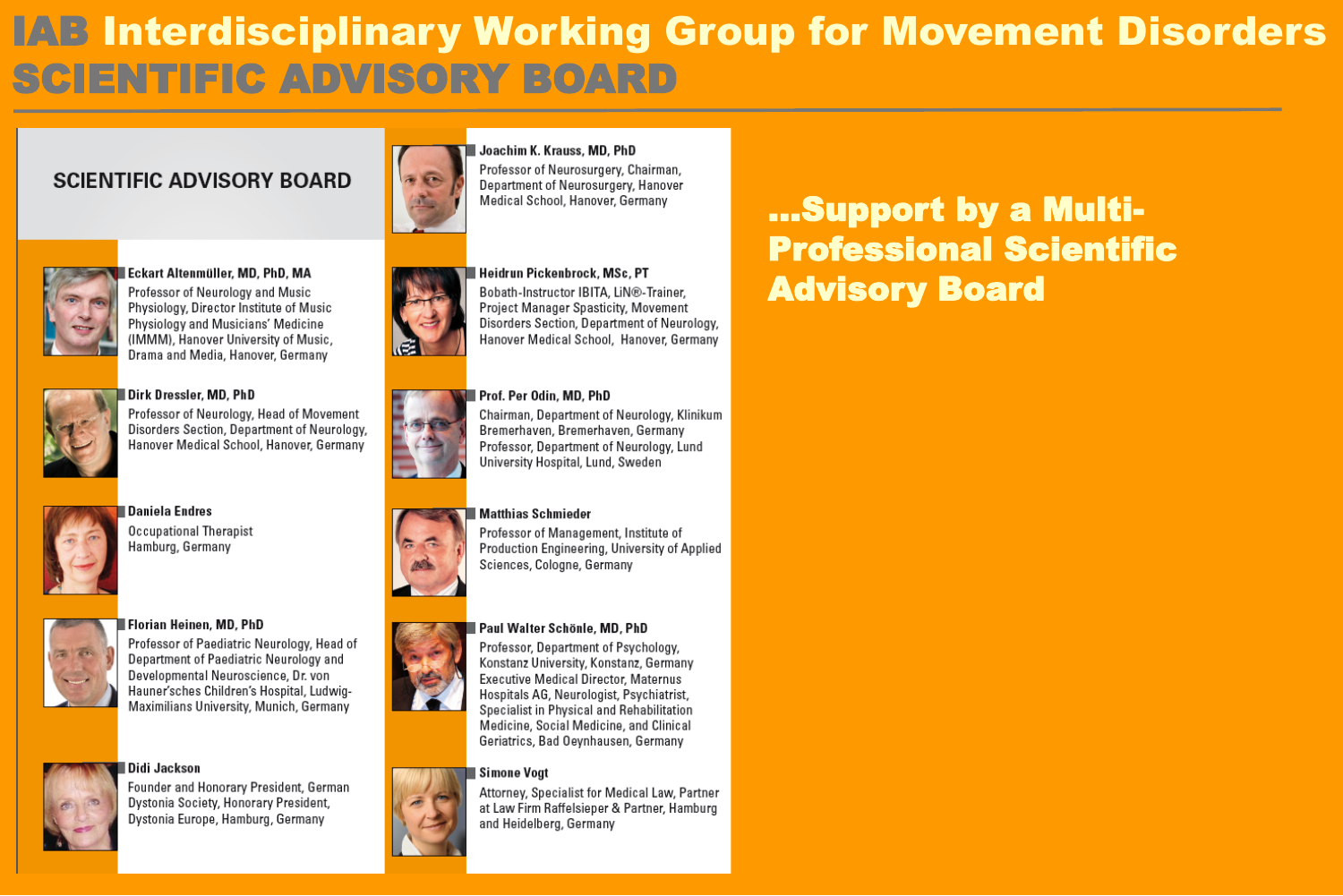## **IAB Interdisciplinary Working Group for Movement Disorders** STRUCTURE

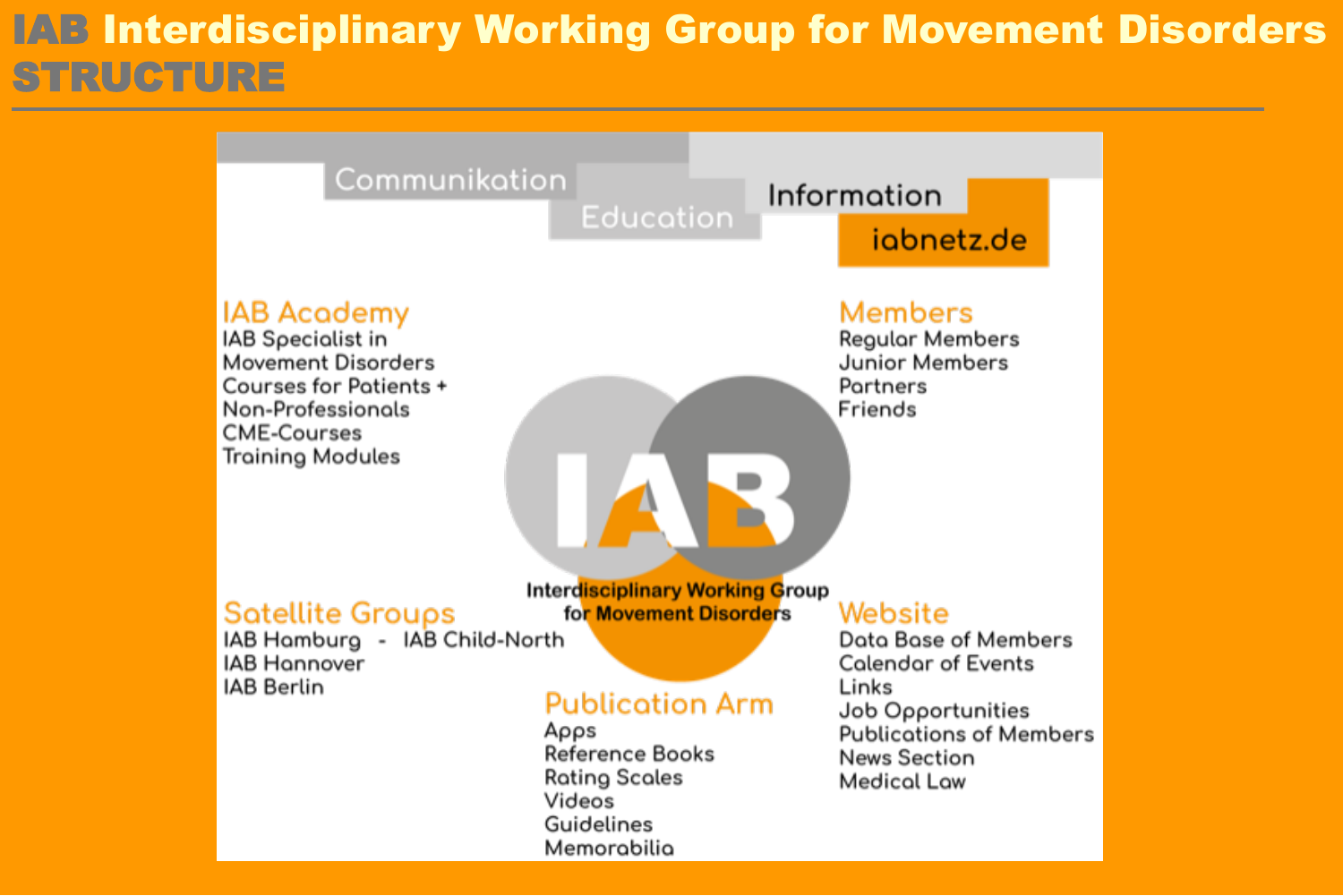❖ presentations of specific movement disorders to improve and harmonise general knowledge of movement disorders ❖ development and training of classification systems to harmonise communication ❖ introduction and training of quantification systems to measure treatment effects ❖ discussion of case studies to optimise and synchronise treatment strategies ❖ participation in political and educational discussions of movement disorders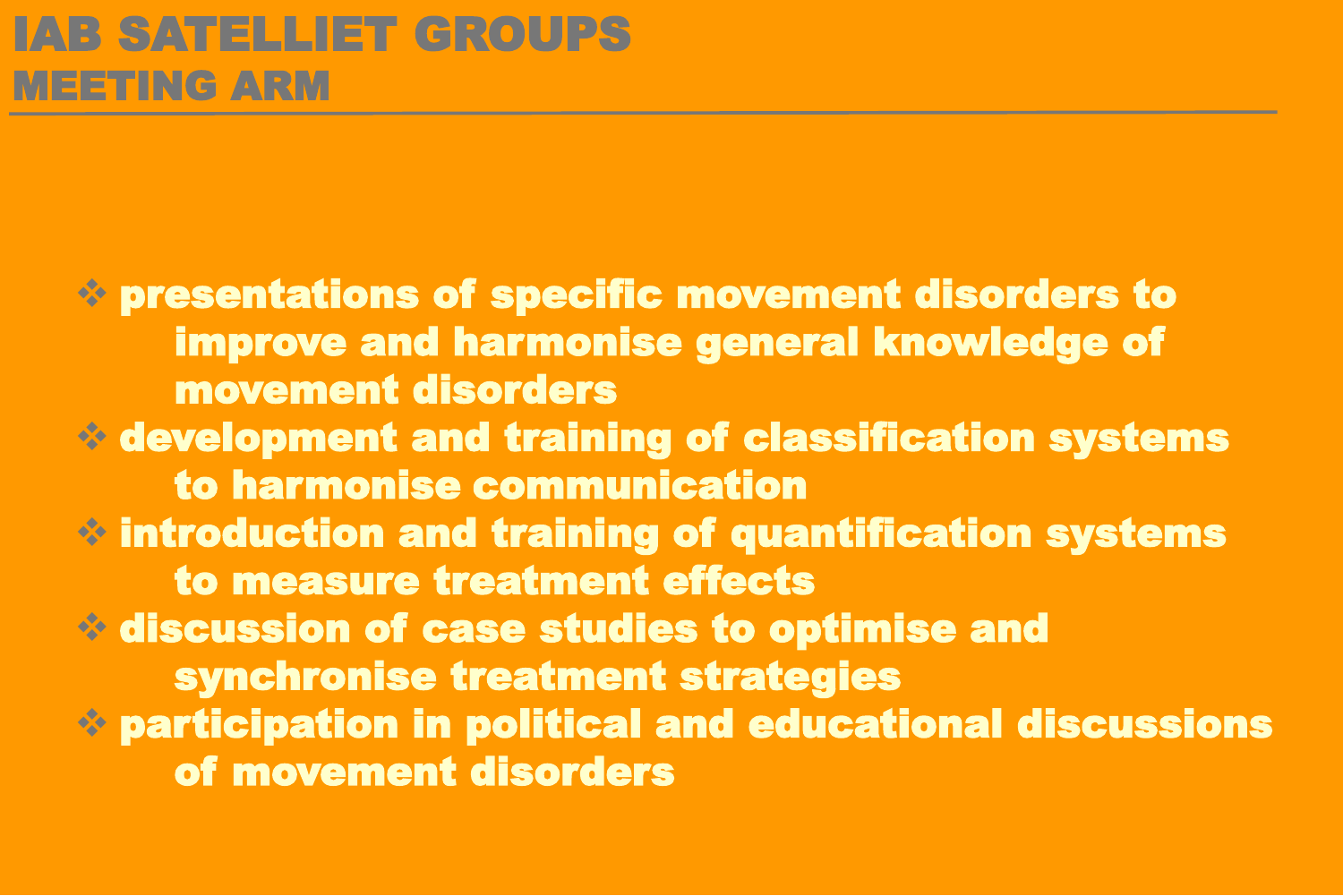# MEMBERSHIP EXCLUSIVE BENEFITS

Free Attendance at IAB Special Events Reduced Rates for Courses & IAB Products Access to Internal Zone PDF of Lectures Contact to Non-Public Members Data Base of Members Skills & Expertise Organisation Form & Contacts Publications & Activities Job Opportunities & Projects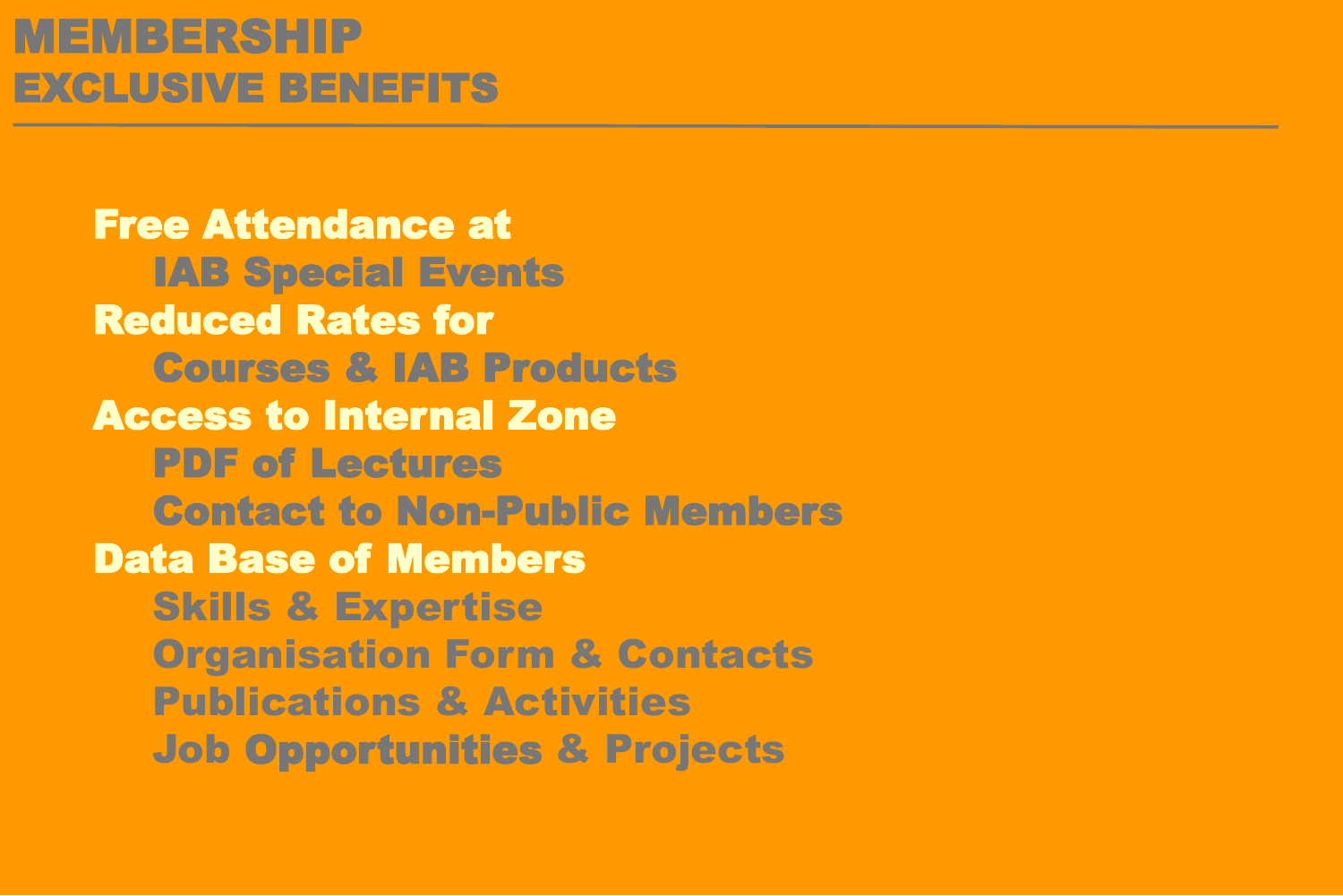# IAB ACADEMY TIVE WITHIN THE IAB FRAMEWORK



**IAB ACADEMY**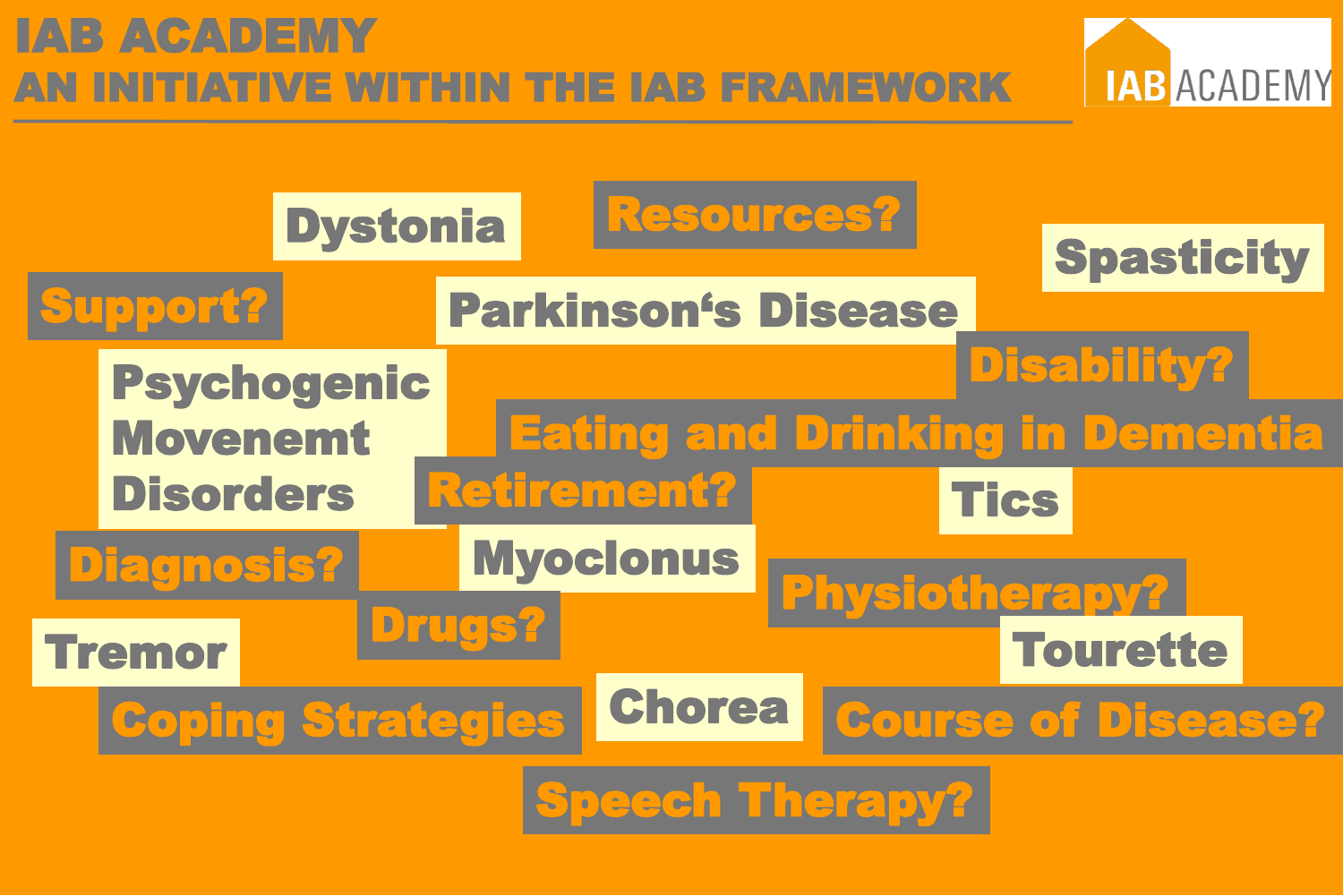# LABACADEMY

Training Courses for Physiacians & Health Professionals Courses for Patients, Relatives & Medical Non-Professionals

Training to IAB Specialist In Movement Disorders (SMD-IAB)

> Training Modules for Interdisciplinary Therapy of Movement Disorders based on Cooperation of Netz3L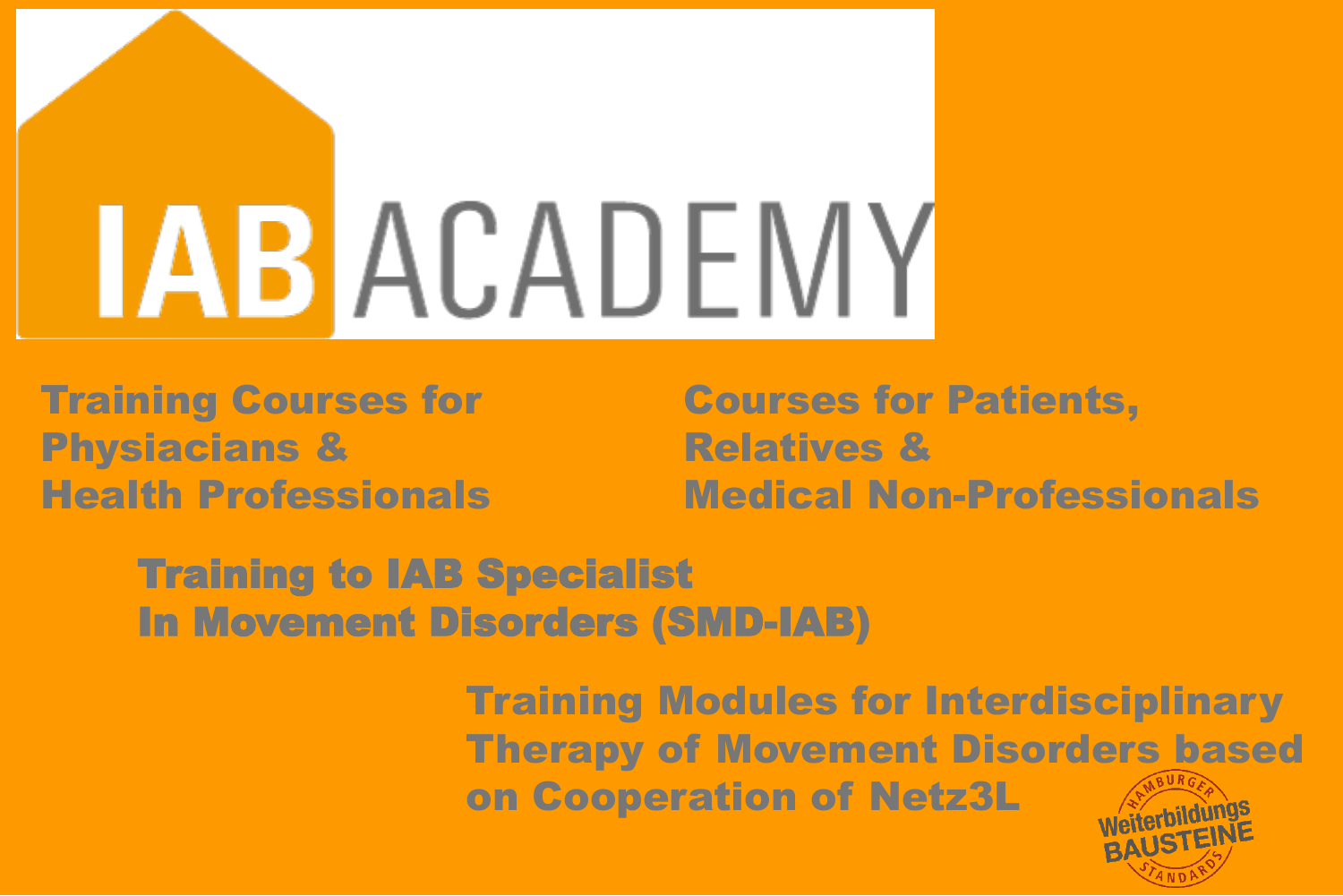

# Interdisciplinary Working Group for Movement Disorders

# iabnetz.de

# Communication

# **Education**

# Information